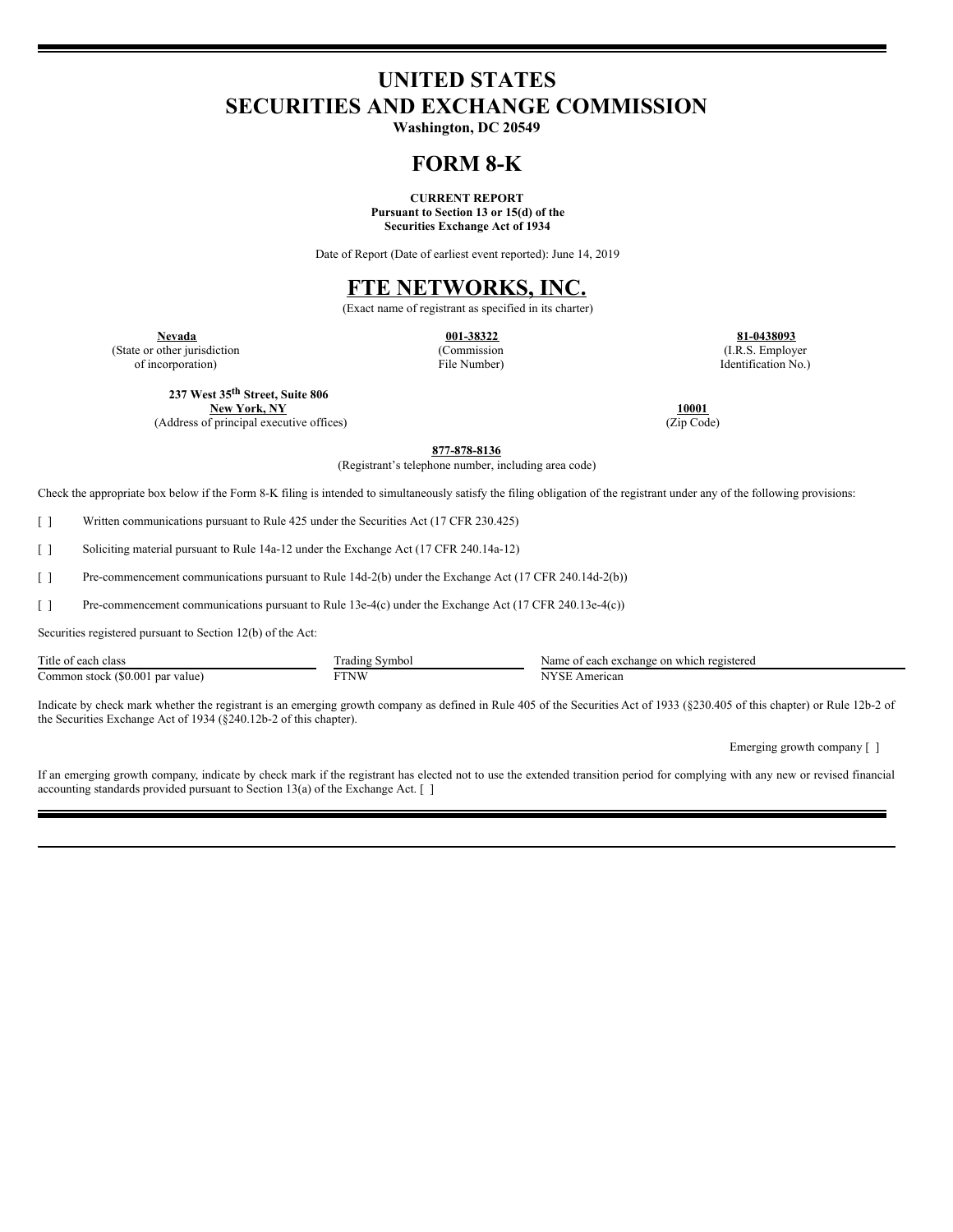#### **Item 7.01 Regulation FD Disclosure.**

On June 14, 2019, FTE Networks, Inc. (the "Company") issued a press release announcing that the NYSE American LLC (the "Exchange") granted the Company's request to rely on the financial distress exception to the shareholder approval requirements otherwise applicable to the issuance of preferred stock to the holders of its Series A convertible notes and Series B promissory notes (the "Benchmark Sellers") and additional equity to the Company's lenders under its credit agreement in connection with the contemplated debt restructuring, by and among the Company, the Benchmark Sellers and several lenders (the "Debt Restructuring"), pursuant to which the Benchmark Sellers and the Company's senior lenders have agreed, among other things, to extend the maturity of the Company's senior debt.

As previously announced by the Company on April 30, 2019, the Company and its subsidiaries, Lateral Juscom Feeder LLC ("Lateral") and several lenders party thereto (together with Lateral, the "Lenders") under the Company's credit agreement, and the Benchmark Sellers entered into a term sheet outlining the proposed terms of the Debt Restructuring. The parties to the term sheet agreed that the Company would issue to the Benchmark Sellers 1,951 shares of the Company's Series A Preferred Stock and 296 shares of the Company's Series A-1 Preferred Stock (collectively, the "Series A Preferred"), which the Benchmark Sellers will exchange for a new series of preferred stock that will have its own, perpetual voting rights equivalent to 51% of the total number of votes that may be cast by all outstanding shares of capital stock of the Company (the "Series H Preferred," and together with the Series A Preferred, the "Preferred Stock"). The parties also agreed that the Company would issue 1,500,000 shares of the Company's common stock (the "Common Stock") to Lateral, along with warrants exercisable into 3,173,731 shares of common stock (the Warrants," and together with the Common Stock and the Preferred Stock, the "Securities") to the Lenders. The shareholder approval rules of the Exchange would generally require stockholder approval prior to the issuance of the Securities to the Benchmark Sellers and the Lenders.

As previously announced by the Company, the Company has been unable to file with the Securities and Exchange Commission its annual report on Form 10-K for the year ended December 31, 2018 or its quarterly report on Form 10-Q for the quarter ended March 31, 2019, and the Company is unable to estimate at this time when such reports will be filed. As a result, the Company is unable to file a proxy statement on Schedule 14A to solicit a shareholder vote at this time.

The Company has applied to the Exchange for a financial distress exception to the shareholder approval rules because it determined that the inability of the Company to timely seek and obtain shareholder approval for the issuance of the Securities, due to the Company's inability to file a proxy statement, would seriously jeopardize the financial viability of the Company. Given the Company's financial condition, and the rights of the Benchmark Sellers and the Lenders to declare defaults under their notes and the credit agreement, the Company believes that proceeding with the Debt Restructuring without delay is the only viable option presently available to the Company to maintain its current business and operations. The Audit Committee of the Company's Board of Directors, which is comprised solely of independent, disinterested directors, approved the Company's reliance on this exception. A copy of the press release is attached as Exhibit 99.1 to this Current Report on Form 8-K and is incorporated by referenced into this Item 7.01.

In accordance with Exchange requirements, the Company will mail a letter to stockholders notifying them of the Debt Restructuring and its intention to issue the Securities without obtaining approval from its stockholders not later than ten days prior to the anticipated closing of the Debt Restructuring. A copy of the stockholder letter is attached as Exhibit 99.2 to this Current Report on Form 8-K and is incorporated by referenced into this Item 7.01.

# **Item 9.01. Financial Statements and Exhibits.**

### (d) Exhibits

| Exhibit No. | <b>Description</b>                         |
|-------------|--------------------------------------------|
| 99.1        | Press release dated June 14, 2019          |
| 99.2        | Letter to Stockholders dated June 14, 2019 |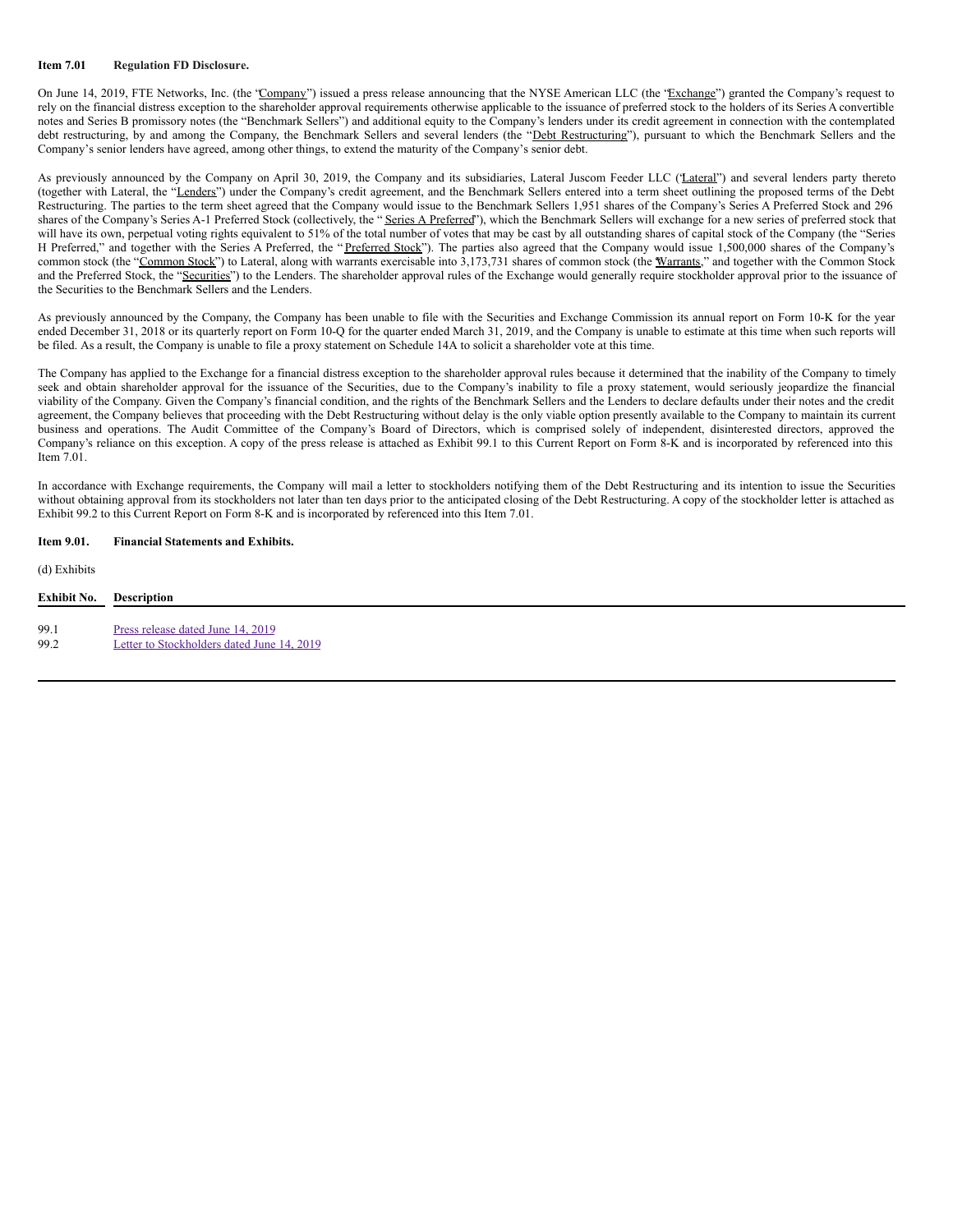# **SIGNATURES**

Pursuant to the requirements of the Securities Exchange Act of 1934, the Registrant has duly caused this report to be signed on its behalf by the undersigned hereunto duly authorized.

# **FTE NETWORKS, INC.**

By: */s/ Anthony Sirotka*

Anthony Sirotka Co-Interim Chief Executive Officer

Date: June 14, 2019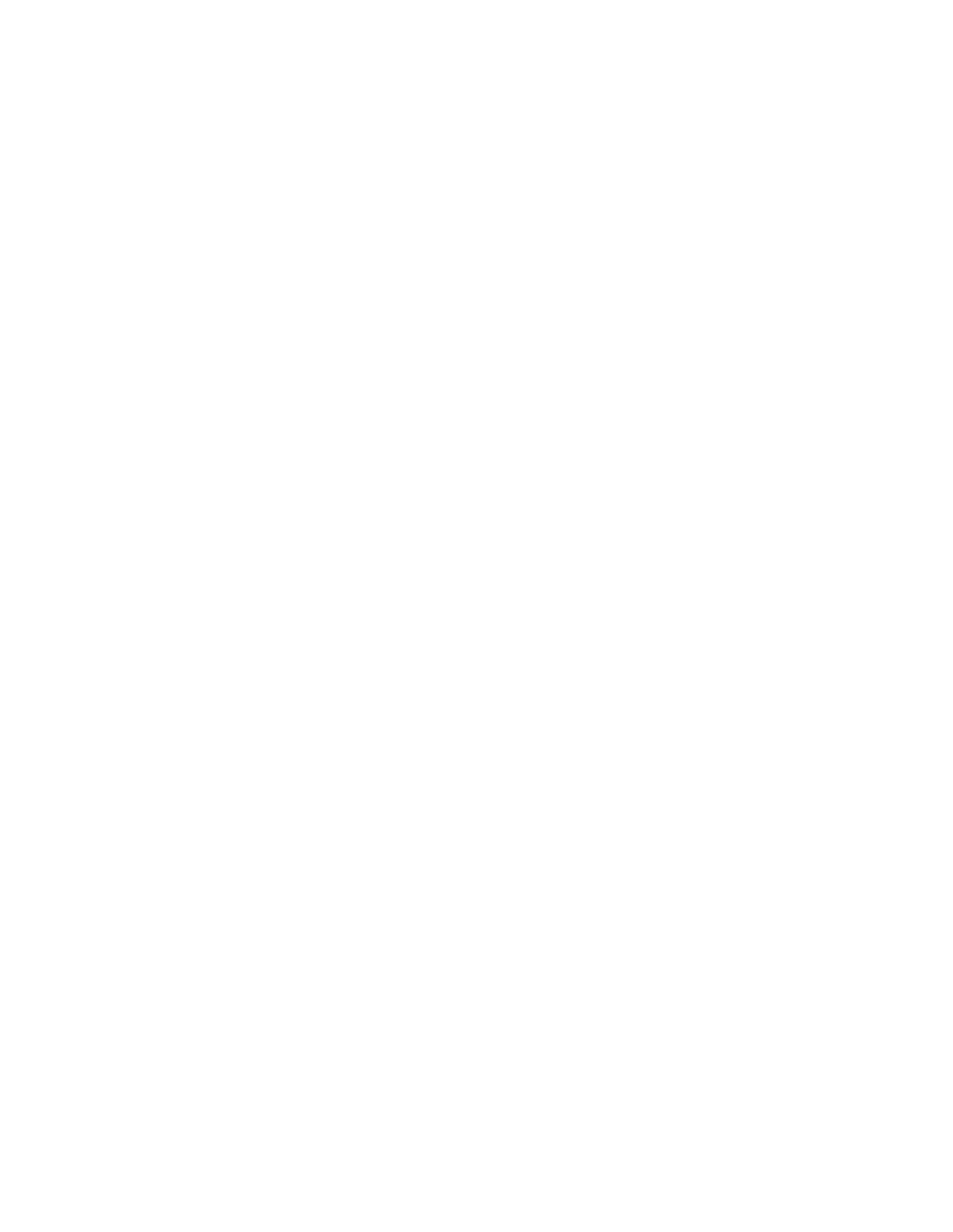#### **FTE Networks Granted Financial Viability Exception by NYSE Regulation**

New York, NY, June 14, 2019 — FTE Networks, Inc. (NYSE American: FTNW) ("FTE" or the "Company"), a provider of technology solutions for smart platforms, network infrastructure solutions, and a full service construction management and general contracting firm, today announced that the NYSE American LLC (the "Exchange") has granted the Company's request for a financial distress exception to the shareholder approval requirements otherwise applicable to the issuance of shares of preferred stock to the holders of its Series A convertible notes and Series B promissory notes (the "Benchmark Sellers") and additional equity to the Company's lenders under its credit agreement in connection with the contemplated debt restructuring, by and among the Company, the Benchmark Sellers and several lenders (the "Debt Restructuring"), pursuant to which the Benchmark Sellers and the Company's senior lenders have agreed, among other things, to extend the maturity of the Company's senior debt.

As previously announced by the Company on April 30, 2019, the Company and its subsidiaries, Lateral Juscom Feeder LLC ("Lateral") and several lenders party thereto (together with Lateral, the "Lenders") under the Company's credit agreement, and the Benchmark Sellers entered into a term sheet outlining the proposed terms of the Debt Restructuring. The parties to the term sheet agreed that the Company would issue to the Benchmark Sellers 1,951 shares of the Company's Series A Preferred Stock and 296 shares of the Company's Series A-1 Preferred Stock (collectively, the "Series A Preferred"), which the Benchmark Sellers will exchange for a new series of preferred stock that will have its own, perpetual voting rights equivalent to 51% of the total number of votes that may be cast by all outstanding shares of capital stock of the Company (the "Series H Preferred," and together with the Series A Preferred, the "Preferred Stock"). The parties also agreed that the Company would issue 1,500,000 shares of the Company's common stock (the "Common Stock") to Lateral, along with warrants exercisable into 3,173,731 shares of common stock (the "Warrants," and together with the Common Stock and the Preferred Stock, the "Securities") to the Lenders. The shareholder approval rules of the Exchange would generally require stockholder approval prior to the issuance of the Securities to the Benchmark Sellers and the Lenders.

As previously announced by the Company, the Company has been unable to file with the Securities and Exchange Commission its annual report on Form 10-K for the year ended December 31, 2018 or its quarterly report on Form 10-Q for the quarter ended March 31, 2019, and the Company is unable to estimate at this time when such reports will be filed. As a result, the Company is unable to file a proxy statement on Schedule 14A to solicit a shareholder vote at this time.

The Company has applied to the Exchange for a financial distress exception to the shareholder approval rules because it determined that the inability of the Company to timely seek and obtain shareholder approval for the issuance of the Securities, due to the Company's inability to file a proxy statement, would seriously jeopardize the financial viability of the Company. Given the Company's financial condition, and the rights of the Benchmark Sellers and the Lenders to declare defaults under their notes and the credit agreement, the Company believes that proceeding with the Debt Restructuring without delay is the only viable option presently available to the Company to maintain its current business and operations. The Audit Committee of the Company's Board of Directors, which is comprised solely of independent, disinterested directors, approved the Company's reliance on this exception.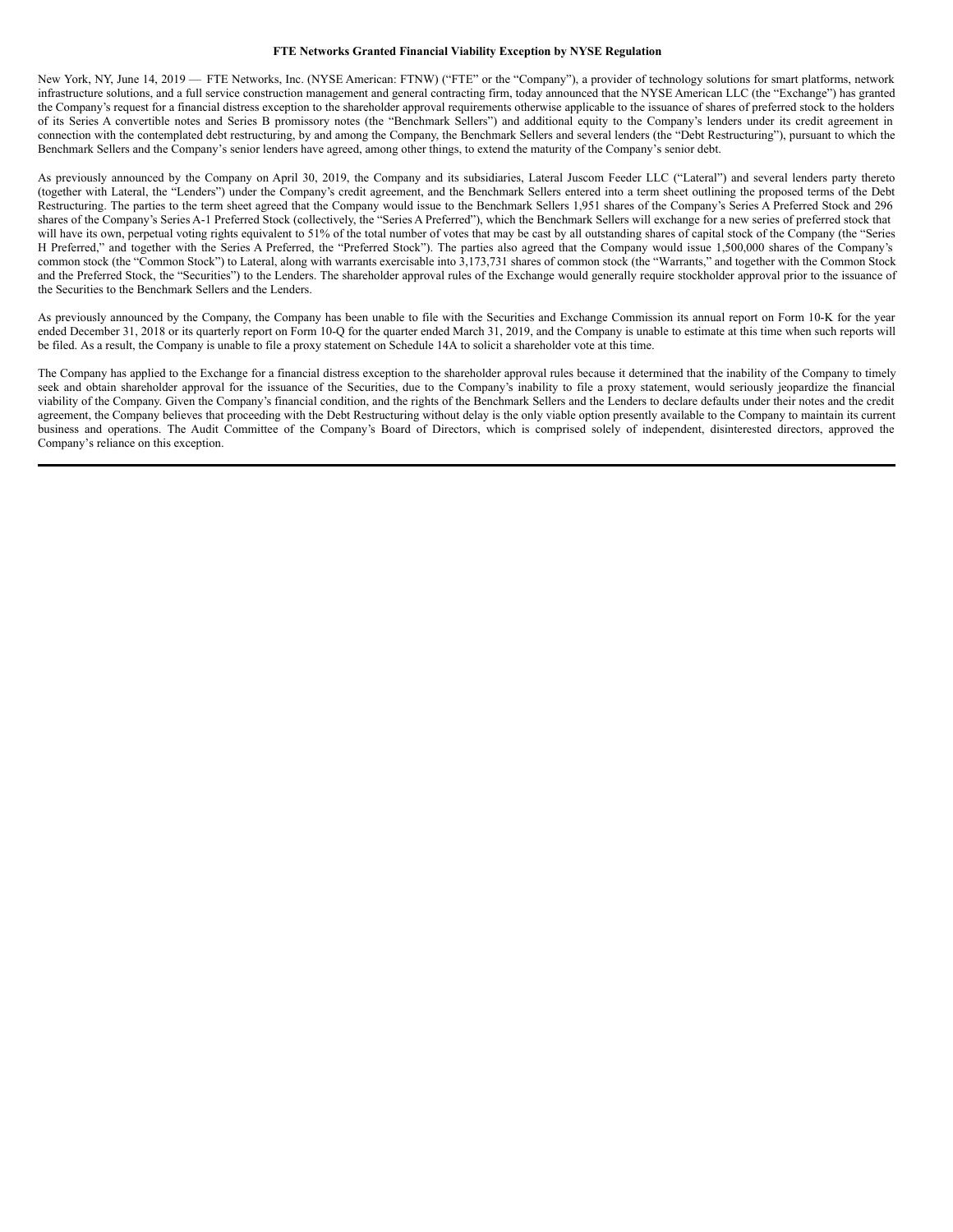### <span id="page-5-0"></span>On June 14, 2019, the Exchange granted the Company's request for the exception.

In accordance with Exchange requirements, the Company will mail a letter to stockholders notifying them of the Debt Restructuring and its intention to issue the Securities without obtaining approval from its stockholders not later than ten days prior to the anticipated closing of the Debt Restructuring. As a result, the Company intends to close the Debt Restructuring on or about June 27, 2019.

#### **About FTE Networks, Inc.**

FTE Networks, Inc. ("FTNW") is a provider of technology solutions for smart platforms, end-to-end design, support and network infrastructure solutions for residential and commercial properties, and a full-service construction management and general contracting firm. FTE's services are predicated on smart design and consistent standards that reduce deployment costs and accelerate delivery of projects and services. The Company works with Fortune 100/500 companies, including some of the world's leading Telecommunications and IT Services Providers as well as REITs and Media Providers.

## **Forward-Looking Statements**

This release may contain "forward-looking statements" within the meaning of the safe harbor provisions of the United States Private Securities Litigation Reform Act of 1995. Examples of forward-looking statements in this release may include, without limitation, statements regarding the Company's ability to successfully close the Debt Restructuring and other matters that involve known or unknown risks, uncertainties and other factors that may cause our results, levels of activity, performance or achievements to differ materially from results expressed or implied by this release. Forward-looking statements are neither historical facts nor assurances of future performance. Instead, they are based only on our current beliefs, expectations, and assumptions regarding the future of our business, future plans and strategies, projections, anticipated events and market trends, the economy and other future conditions. Because forward-looking statements relate to the future, they are subject to inherent uncertainties, risks and changes in circumstances that are difficult to predict and many of which are outside of our control. These risk factors and others are included from time to time in documents we file with the Securities and Exchange Commission, including but not limited to, our Form 10-K's, Form 10-Q's and Form 8-K's. Our actual results and financial condition may differ materially from those indicated in the forward-looking statements. Accordingly, you should not place undue reliance on these forward-looking statements. Any forward-looking statement made by us in this release is based only on information currently available to us and speaks only as of the date on which it is made. We undertake no obligation to publicly update any forward-looking statement, whether as a result of new information, future developments or otherwise.

#### **For more information, please contact:**

**Corporate Contact: FTE Networks, Inc.** 237 W. 35 th Street, Suite 601 New York, NY 10001 (877) 850-4308 ir@ftenet.com NYSE American: FTNW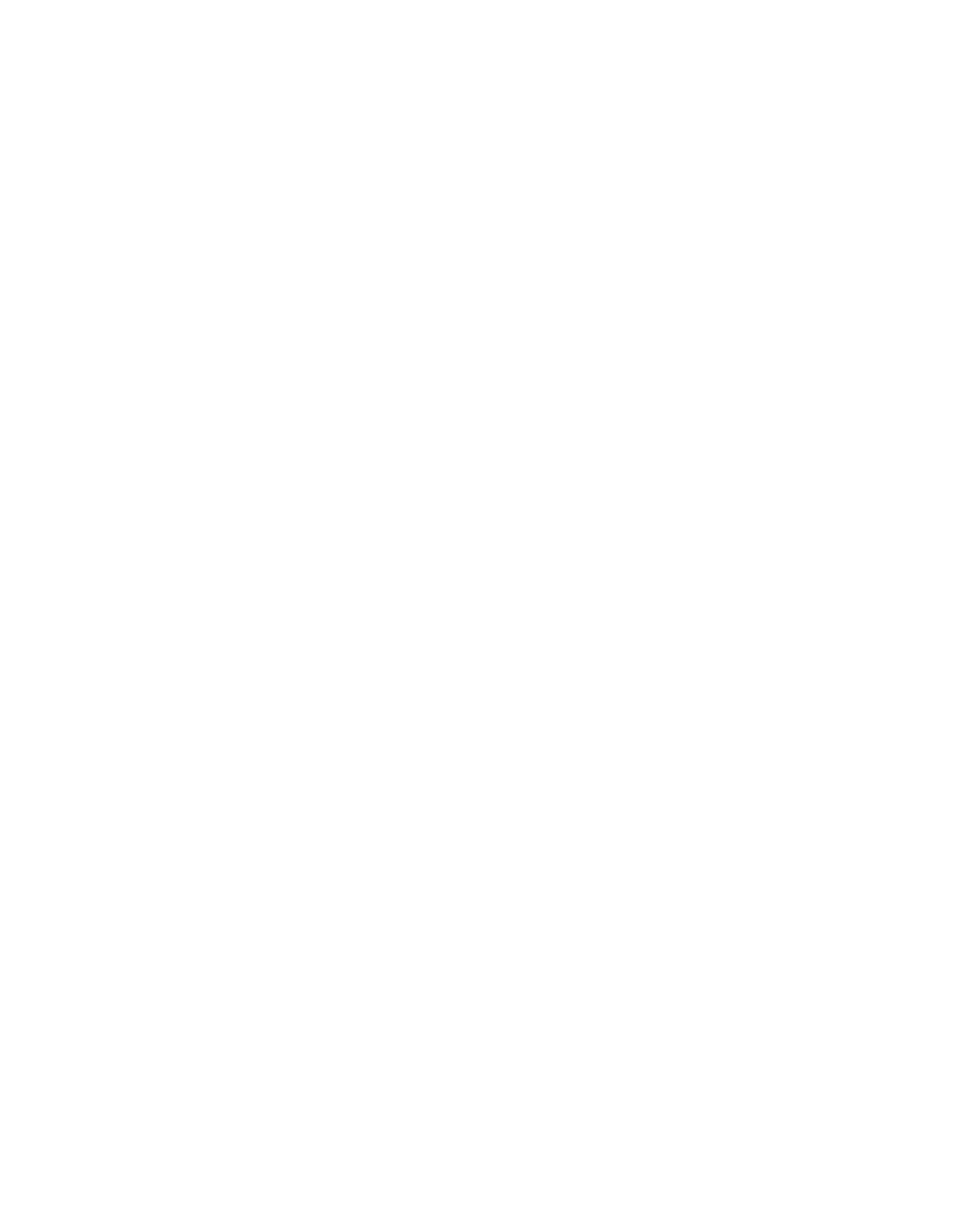

## June 14, 2019

#### Dear Stockholder:

I am pleased to announce that Fred Sacramone and Brian McMahon (together, the "Benchmark Sellers") have agreed to amend and extend the maturity date (the "Note Amendments") of their convertible promissory notes of FTE Networks, Inc. (the "Company"), with outstanding aggregate principal and interest of \$13.7 million (the "Series A Notes"), their promissory notes of the Company with an outstanding aggregate principal and interest of \$31.7 million (the "Series B Notes") and a super-senior bridge loan with outstanding aggregate principal and interest of \$1.0 million due to Mr. Sacramone (the "Bridge Note," and together with the Series A Notes and the Series B Notes, the "Notes"). In conjunction with the Note Amendments, Lateral Juscom Feeder LLC ("Lateral") has agreed to enter into an amendment to that certain credit agreement (the "Credit Agreement Amendment," and together with the "Note Amendments," the "Restructuring"), by and among the Company and its subsidiaries, Lateral and several lenders party thereto (together with Lateral, the "Lenders") dated October 28, 2015 (as amended, the "Credit Agreement") for the purposes discussed below. In order to complete the Restructuring in a timely manner and avoid a default under our senior indebtedness, the Company requested and received a financial distress exception to certain New York Stock Exchange American ("NYSE") stockholder approval rules as described in more detail below.

#### **Background**

Pursuant to the Credit Agreement, the Lenders made loans to the Company that were guaranteed by the Company's subsidiaries and secured by liens on substantially all of the assets of the Company and its subsidiaries. On February 12, 2019, the Company and its subsidiaries entered into Amendment No. 4 to the Credit Agreement, pursuant to which, among other things, the Lenders agreed to forbear from exercising their default-related rights and remedies resulting from certain existing events of default under the Credit Agreement and the related loan documents set forth on Annex B to Amendment No. 4 for the period ending no later than March 31, 2019 on the terms and conditions set forth therein, and agreed to extend further credit with an original maturity date of March 31, 2019. As of March 30, 2019, those events of default were continuing and the maturity date was imminent. At that time, the Company and the Lenders were negotiating a potential restructuring of the indebtedness under the Credit Agreement and entered into a series of consents and waivers whereby the Lenders further agreed to forbear from exercising their default-related rights and remedies from such events of default solely for the periods set forth therein.

The Series A Notes had an original maturity date of April 20, 2019. On April 19, 2019, the Company and the Benchmark Sellers entered into amendments to the Series A Notes to extend the maturity date of the Series A Notes from April 20, 2019 to April 26, 2019 to give the Company additional time to negotiate the Restructuring. The maturity date was further extended to May 22, 2019 by agreement of the parties.

On April 30, 2019, the Company and its subsidiaries, the Lenders and the Benchmark Sellers entered into a term sheet outlining the proposed terms of the Restructuring.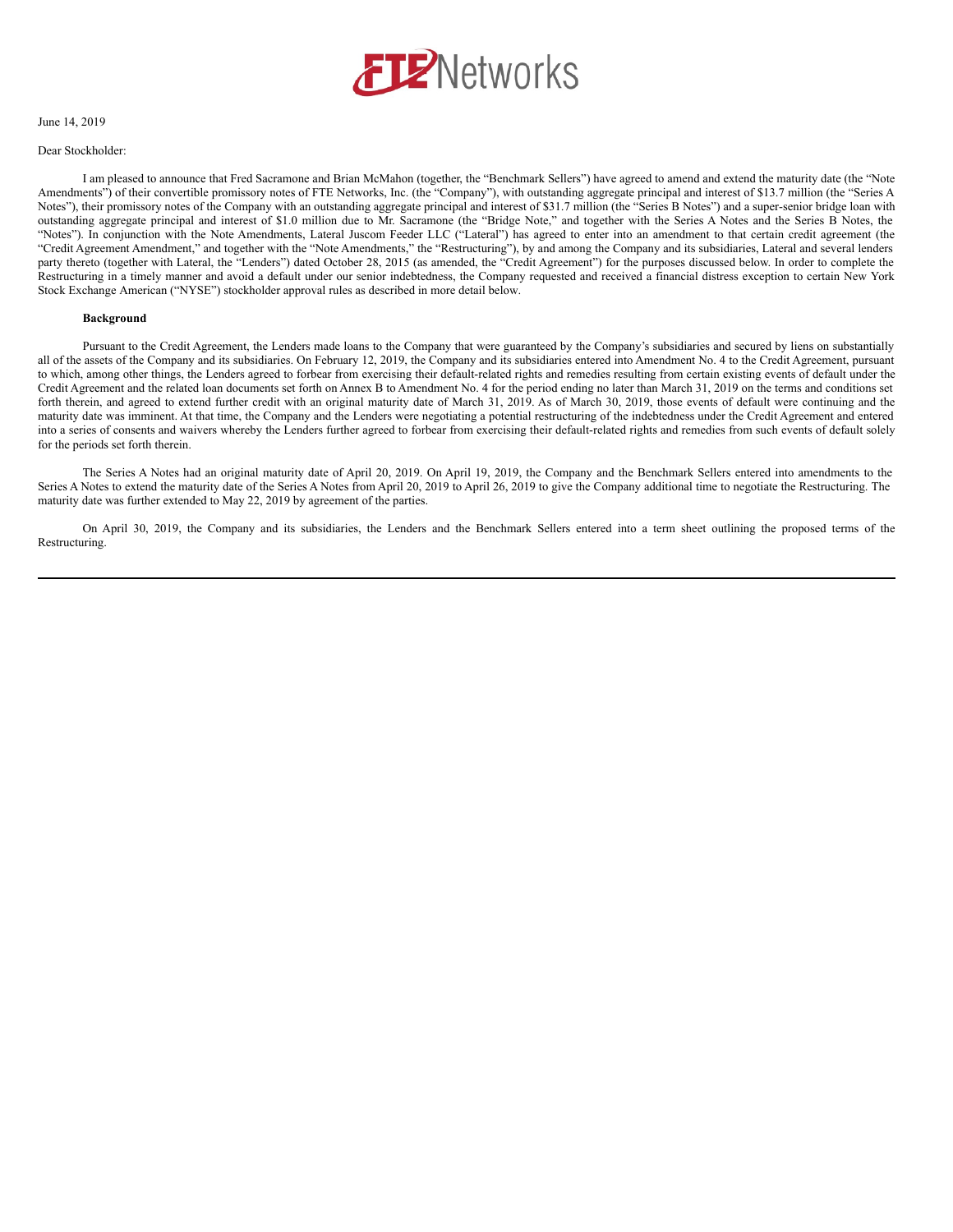In addition, on April 2, 2019, the Audit Committee of the Company's Board of Directors, following a communication by the Company's independent registered public accounting firm, Marcum LLP, concluded that the Company's previously issued audited financial statements as of and for the year ended December 31, 2017, and interim reviews of the financial statements for the periods ended March 31, June 30, and September 30, 2018 and 2017, should no longer be relied upon. The conclusion to prevent future reliance on the aforementioned financial statements resulted from the determination that such financial statements failed to properly account for certain convertible notes and other dilutive securities of the Company. Specifically, the Company identified an issue related to the accounting for certain convertible notes and other dilutive securities the Company issued in 2017, 2018, and 2019. Further, on June 11, 2019, the Audit Committee, following a communication by Marcum, concluded that the Company's previously issued audited financial statements as of and for the years ended December 31, 2017 and 2016 and completed interim reviews for the periods ended March 31, June 30 and September 30, 2018, 2017 and 2016 should no longer be relied upon. The conclusion on June 11, 2019 to add the aforementioned 2016 financial statements to those statements which should no longer be relied upon resulted from determinations made as part of the Company's ongoing restatement effort that certain items, including revenues originally recognized in 2016, should no longer be recognized. The Company is also considering issues related to the accounting for and disclosure of certain expenses incurred by management, and the appropriateness and disclosure of certain related party transactions. As a result, the Company has been unable to file with the Securities and Exchange Commission its annual report on Form 10-K for the year ended December 31, 2018 or its quarterly report on Form 10-Q for the quarter ended March 31, 2019. At this time, the Company is unable to estimate when such reports will be filed. As a result, the Company is unable to file a proxy statement on Schedule 14A to solicit a shareholder vote at this time.

With respect to the Company's financial condition, the Company does not have sufficient funds available to satisfy the indebtedness under the Credit Agreement and/or the Notes, and would not be able to cure any default. Given the Company's financial condition, and the rights of the Benchmark Sellers and the Lenders to declare defaults under the Notes and the Credit Agreement, the Company and the Audit Committee believe that proceeding with the Restructuring without delay is the only viable option presently available to the Company to maintain its current business and operations.

#### **Note Amendments Summary**

In connection with the Restructuring, the Company has reached an agreement with the Benchmark Sellers regarding the Note Amendments. The Company and the Benchmark Sellers have agreed, concurrently with the closing of the Restructuring:

- to extend the maturity date of the Series A Notes and the Series B Notes to July 30, 2021;
- to amend the interest rate on the Series A Notes and the Series B Notes to 8% per annum to be paid in kind until the Credit Agreement is paid in full;
- to extend the maturity date on the Bridge Note to September 30, 2020 and to capitalize the accrued interest on the Bridge Note at closing, but provide for monthly cash interest payments thereafter;
- that the Company will make monthly amortization payments on the Notes based on available cash flow; and
- that the Company will issue to the Benchmark Sellers 1,951 shares of the Company's Series A Preferred Stock and 296 shares of the Company's Series A-1 Preferred Stock (collectively, the "Series A Preferred"), which the Benchmark Sellers will exchange for a new series of preferred stock that will have its own, perpetual voting rights equivalent to 51% of the total number of votes that may be cast by all outstanding shares of capital stock of the Company (the "Series H Preferred," and together with the Series A Preferred, the "Preferred Stock").

2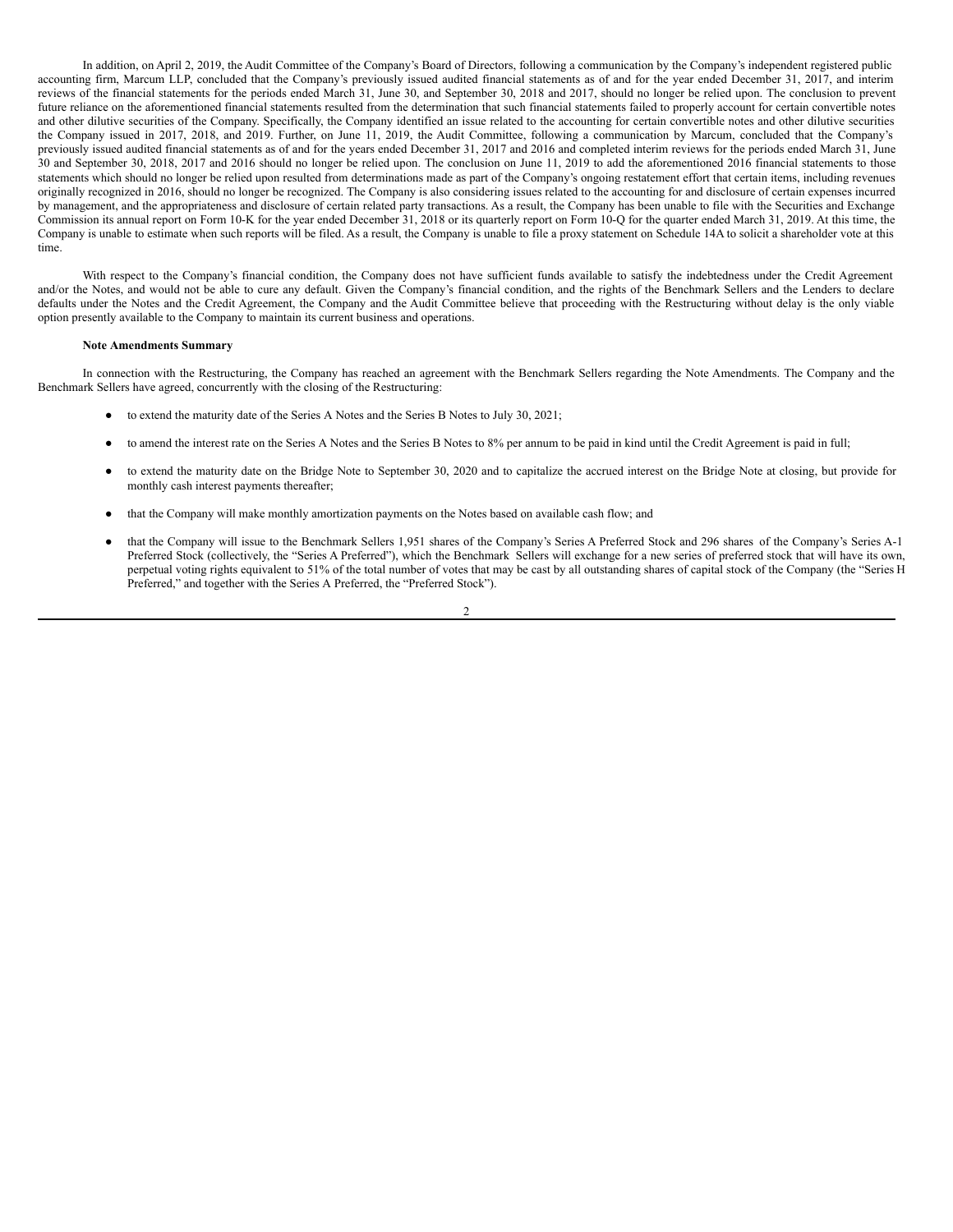### <span id="page-9-0"></span>**Credit Agreement Amendment Summary**

In connection with the Restructuring, the Company has reached an agreement with the Lenders regarding the Credit Agreement Amendment pursuant to which, among other things, the parties have agreed to amend the terms of the \$12.9 million super-senior bridge loan to extend the maturity to September 30, 2020, to amend the interest rate to 12% per annum payable in cash, to add a 4% extension fee to the principal amount (subject to reduction) and to provide for monthly amortization payments based on available cashflow. The parties have agreed to amend the terms of the \$37.9 million senior debt to extend the maturity to April 30, 2021, amend the interest rate to 12% per annum payable in cash, to add a 4% extension fee to the principal amount thereof (subject to reduction) and to include monthly amortization payments based on available cashflow.

As consideration for the Credit Agreement Amendment, the Company has agreed to issue to Lateral 1,500,000 shares of the Company's common stock and to the Lenders warrants exercisable to purchase 3,173,731shares of the Company's common stock with an initial exercise price of \$3.00 per share (collectively, the "Lender Securities"); provided that in the event the super-senior bridge loan of the Lenders has not been paid by October 31, 2019, the exercise per share of half of the warrants shall be automatically reset to \$0.01 and in the event the super-senior bridge loan of the Lenders has not been paid by December 31, 2019, the exercise per share of the other half of the warrants shall be automatically reset to \$0.01. The Company also agreed that on December 31, 2019, the aggregate number of shares of the Company's common stock issuable upon exercise of the warrants will be automatically adjusted on December 31, 2019 such that that Lateral and its affiliates will beneficially own, in the aggregate, inclusive of all shares of common stock previously issued, 25% of the outstanding shares of the Company's common stock on a fully-diluted basis, subject to certain exceptions. The Company also agreed with Lateral that within sixty days of the closing of the Debt Restructuring, the Company shall have a seven-member board of directors and that one of the directors shall be designated by Lateral.

#### **Notice of NYSE Exception**

The Shareholder Approval Rules of the NYSE American (the "Exchange") would generally require stockholder approval prior to the issuance of the Preferred Stock to the Benchmark Sellers and the Lender Securities to the Lenders. However, due to the inability of the Company to file a proxy statement and timely seek stockholder approval, the Company requested and received from the Exchange permission to rely on the financial distress exception to the stockholder approval requirement. The financial distress exception allows an issuer to issue securities upon prior written application to the Exchange when the delay in securing stockholder approval of such issuance would seriously jeopardize the financial viability of the issuer. On June 14, 2019, the Exchange granted the Company's request for use of the financial distress exception in connection with the issuance of the Preferred Stock and the Lender Securities.

On June 11, 2019, the Audit Committee of the Company's Board of Directors, which is comprised solely of independent and disinterested directors, expressly approved reliance on the financial viability exception in connection with the issuance of the Series H Preferred to the Benchmark Sellers, the Lender Securities and the Restructuring. The Company is mailing this letter to all stockholders not later than ten days prior to the anticipated closing of the Restructuring to alert you that the Company will not seek, and will not be required to seek, the stockholder approval that would otherwise be required under applicable rules of the Exchange. In addition to this notification, the Company has issued a press release publicly announcing the transaction and is filing a Current Report on Form 8-K with the SEC. For copies of the definitive agreements relating to the transaction, as well as information on related developments, please review our current and future reports on file with the SEC and available at www.sec.gov.

3